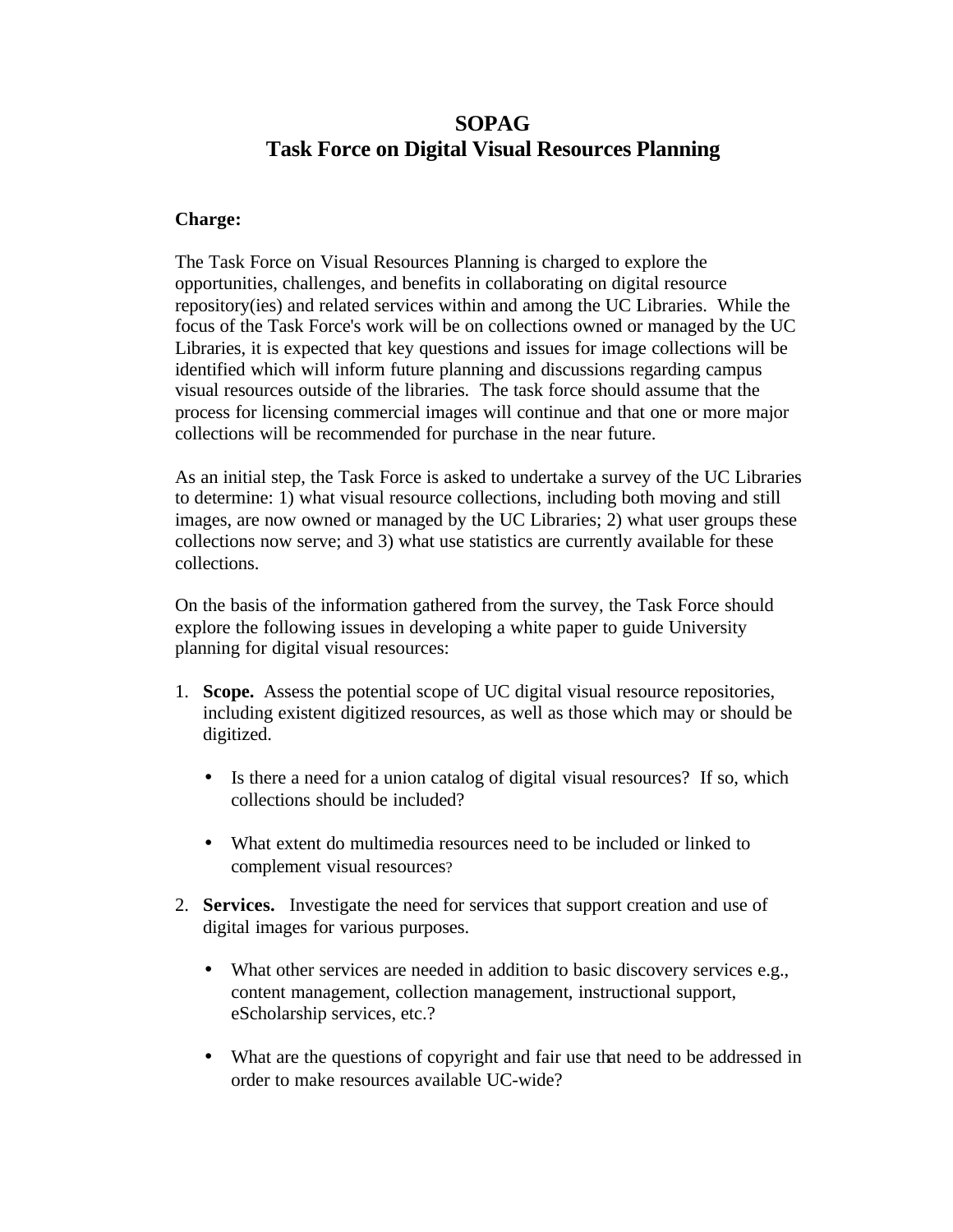- 3. **Technical Infrastructure.** Explore issues related to the technical infrastructure and architecture for the creation and use of a visual resources catalog, including metadata and specialized software or software used for other purposes which incorporates visual resources
	- Are existing standards sufficient and applied widely enough to support needed services and infrastructure?
	- Is a common technical infrastructure needed or would multiple interoperable platforms better suit the environment?
	- Is a centralized or decentralized architecture appropriate?
- 4. **Organizational and Operational Infrastructure.** Explore options for the organizational and operational infrastructure for visual resources within and among UC Libraries, with consideration of current campus library image projects and systemwide projects such as the OAC.
	- **·** What alternatives are there for action that could include specific experiments, further study of particular issues, continuation of existing activities, or other next steps?

#### **Membership:**

```
Leslie Abrams (UCSD)
Howard Batchlelor (UCLA)
Christine Bunting (UCSC)
Larry Carver (UCSB)
Laine Farley (CDL)
Kathryln Wayne (UCB)
```
## **Consultation:**

- The Task Force should consult with appropriate technical experts within the University to assist in carrying out its charge.
- The Task Force should consult with appropriate individuals at campus libraries not represented on the Task Force.

## **Time frame:**

A preliminary report of the findings should be submitted to SOPAG when the results of the survey are completed; a final report should be submitted six months from appointment of task force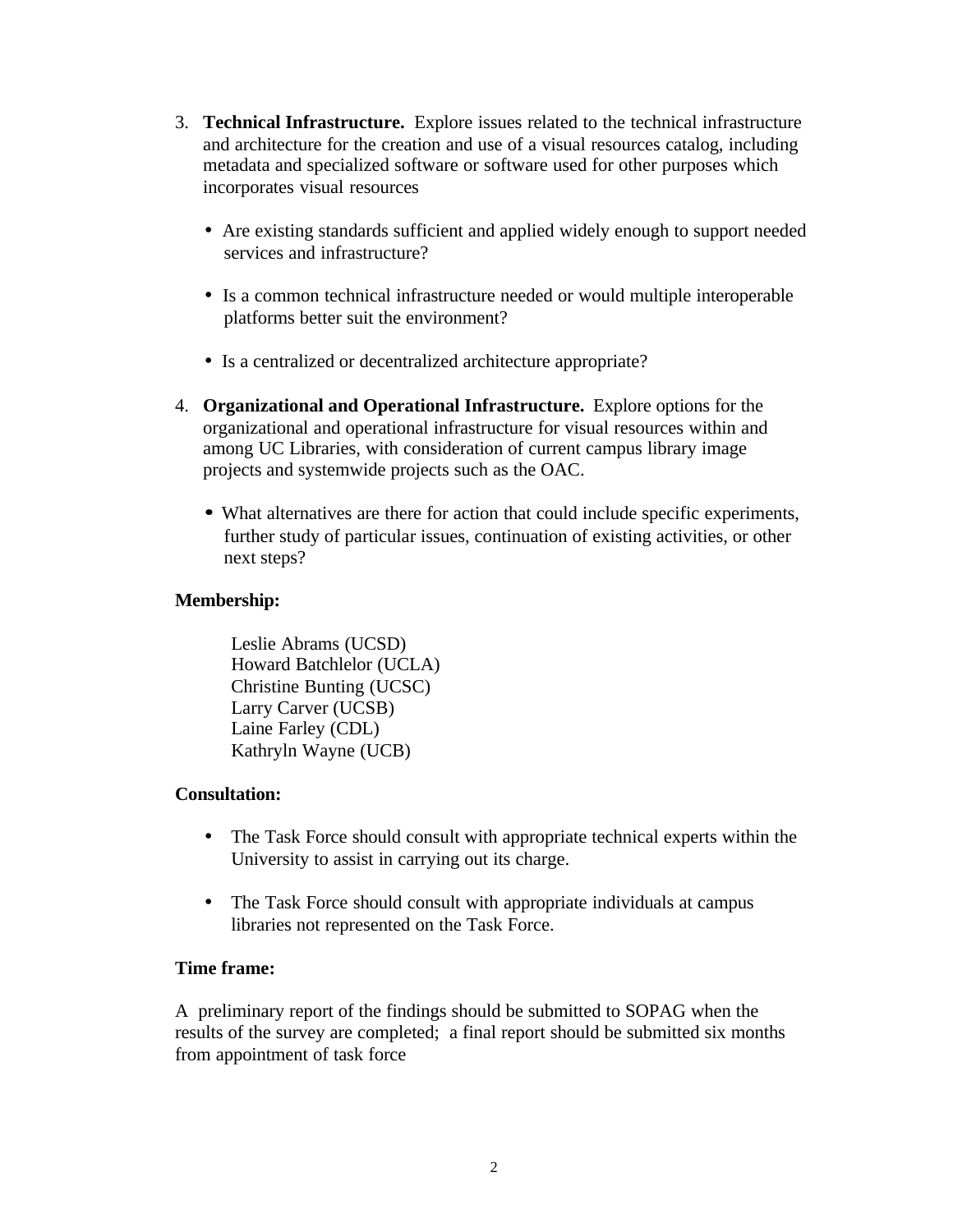#### **Background information:**

Several different threads of interest and activity regarding image content and management have recently surfaced. Specifically:

- 1. The Joint Steering Committee (JSC) has identified **art & architecture image content as high priority.** Some content is or will be available for licensing (e.g., *Saskia* art history images and *Hartill Art Associates, Inc. Visual Resources for Architecture and Related Arts* collection; Mellon's *ArtSTOR* project). Other attractive collections may be (or become) available at no cost or through agreement with other institutions (e.g., *Rumsey Map* collection).
- 2. The visual resource librarians throughout UC, aka "sliders," are investigating **a UC union repository of digitized art and architecture images**. A prototype "Library of UC Images" (LUCI) is an extant database of such materials ready for experiments in delivery and use. A report on phase 2 of LUCI, which used Insight at UCB and was funded by the UC Institute for the Arts, was produced in February, 2003. **High-quality software for use of images has matured** and is generating excitement among faculty and visual resource librarians. There are several alternatives; the **most often cited example is** *Insight* **from Luna Imaging, Inc.** ArtSTOR cites Insight in their announcement; UCB has a license for Insight. The CDL has done preliminary investigation of systemwide licensing of Insight.
- 3. The CDL has a growing need for **image and multimedia management in the OAC, eScholarship, and California Cultures** projects.
- 4. *Image Matters: a Binocular View (Yale + Luna Imaging) of the Digital Marketplace* by Barbara Rockenbach and Max Marmor at Yale describes some of the benefits and challenges of "invest[ing] in the infrastructure required for managing digital image collections and integrating them into the fabric of teaching and learning.
- 5. The Mellon Foundation has funded (or is about to fund) two projects at UCSD: 1) Union Catalog of Art Images using bibliographic and "visual" metadata from three partner institutions, exploring the technical issues surrounding the unification and display of diverse record structures and content in order to assess the viability of a bibliographic utility for image metadata; and 2) the digitization of UCSD slide collection as one of the charter collections of ArtSTOR in association with Luna Imaging, Inc.

5/24/02